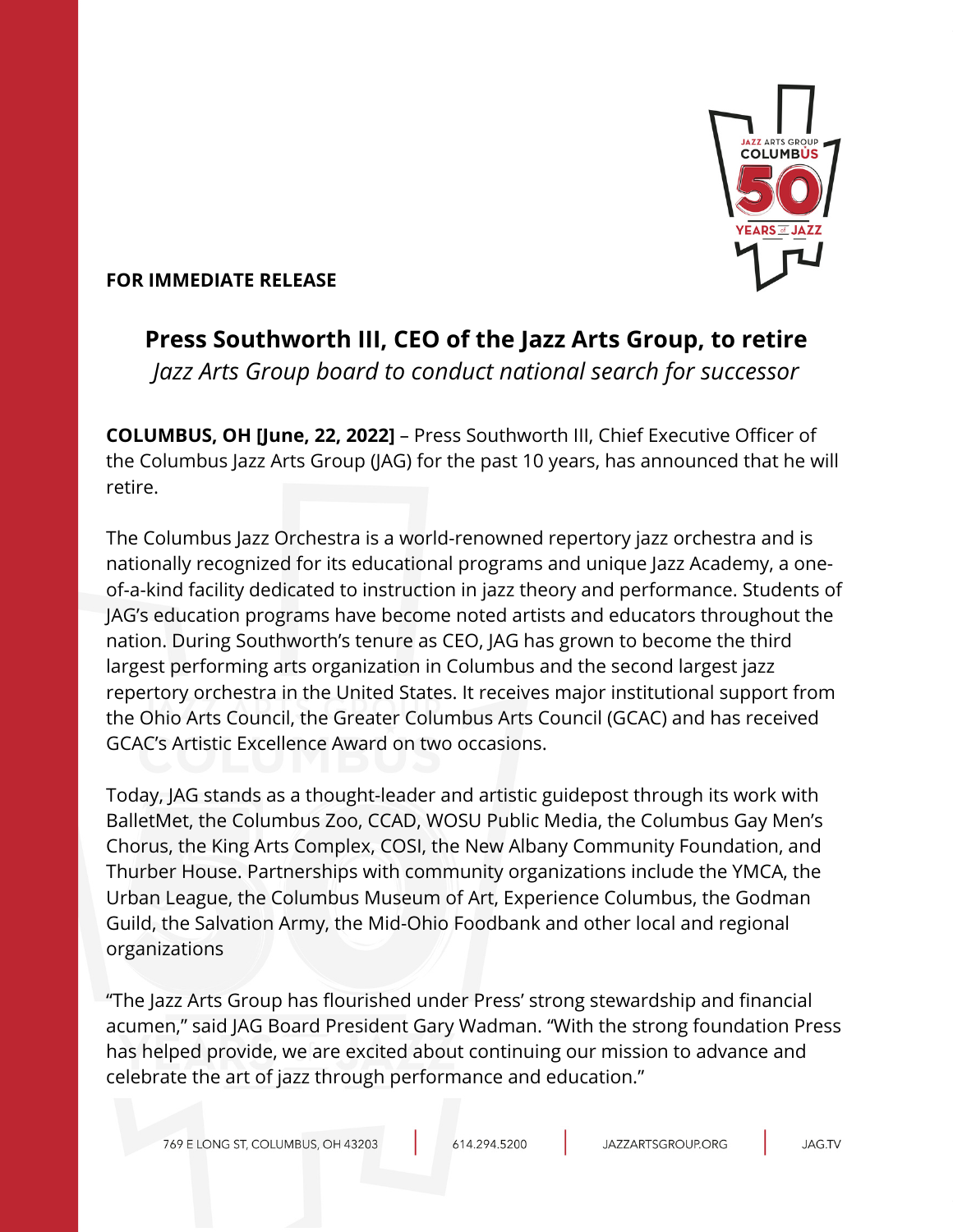

Prior to joining JAG and Opera Columbus, Southworth spent nearly 27 years with PricewaterhouseCoopers LLP where he served as engagement partner on SEC reporting bank holding companies, and served companies in the insurance, retail and mutual fund industries. He was a national leader in the firm's In-Control Services response to the FDIC Improvement Act and member of the AICPA Banking Committee and FDICIA Task Force.

A summa cum laude graduate of The Ohio State University, Press was recognized by PaceSetters as The Outstanding Scholar Leader of the Senior Class of the Business College in 1975. He is a Vietnam Veteran and recipient of the Purple Heart while serving in the US Army as an Artillery Captain.

Press has been an active community volunteer for more than 40 years and has served as chairman or president of the following organizations: Ohio Society of CPAs, PaceSetters of the Fisher College of Business at The Ohio State University, March of Dimes of Central Ohio, Prevent Blindness of Ohio, St. Charles Booster Club, the Columbus Chapter of the Institute of Management Accountants, the Columbus Chapter of the OSCPAs, Opera Columbus and Columbus Cultural Leadership Consortium. Prior to joining JAG, Press served as executive director of Opera Columbus from 2006 to 2011 and, during that tenure, was also president of the Columbus Cultural Leadership Consortium for two years.

"Serving as the CEO of the Jazz Arts Group for the past 10 years has been an incredible experience. I have worked throughout my career to ensure performing arts in Central Ohio can thrive and make our community a great place to live, work and play," said Southworth. "I have been so fortunate to be part of an incredible JAG family and work alongside a talented group of professionals, musicians, volunteers and community leaders over the years. I thank them profoundly for their support and all that we have accomplished together to take the Jazz Arts Group into the next century."